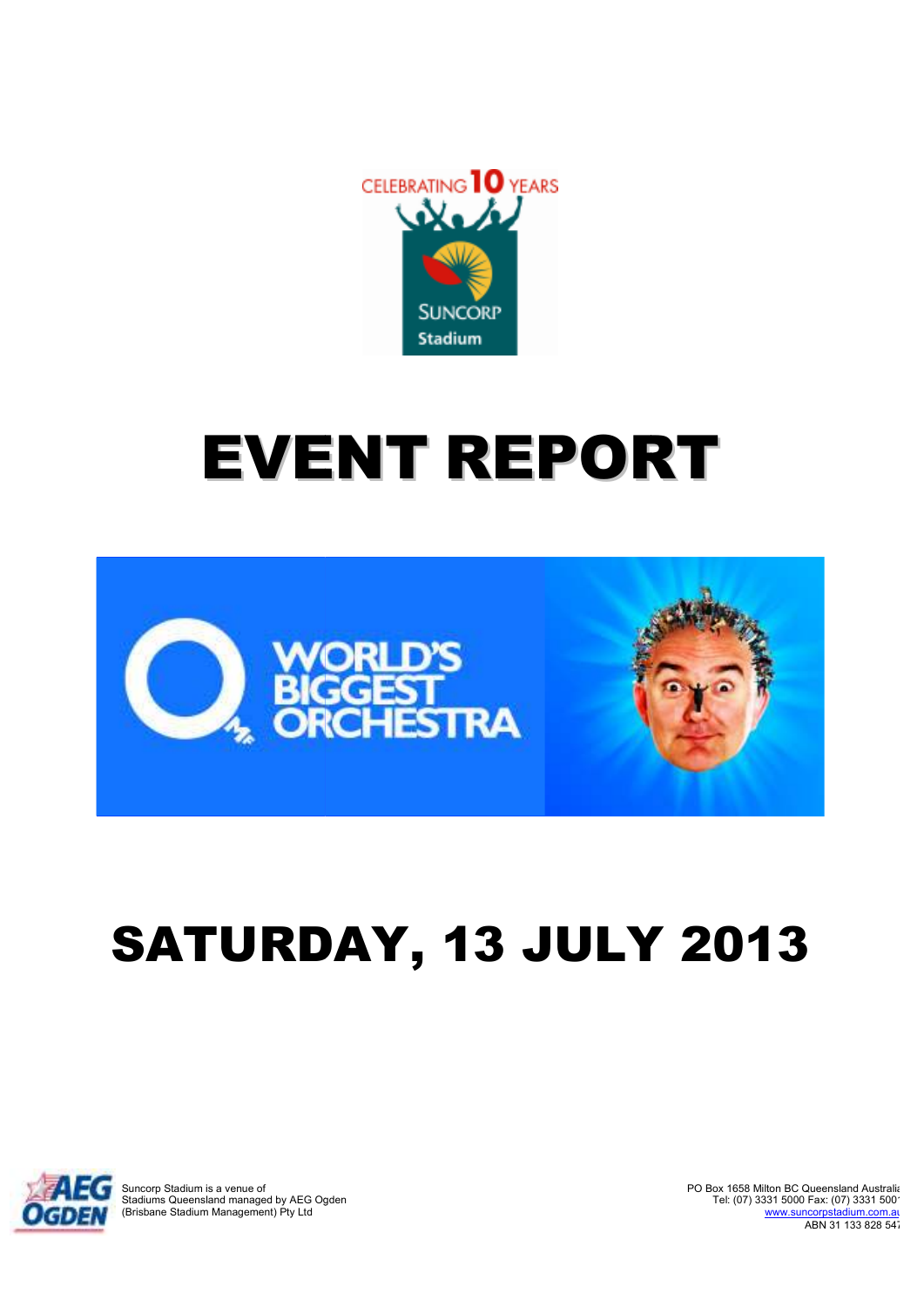

**QUEENSLAND MUSIC FESTIVAL - World's Biggest Orchestra SATURDAY, 13 JULY 2013**



#### **1. EVENT OVERVIEW**

#### *Event Summary*

Suncorp Stadium hosted the Queensland Music Festival's 'World's Biggest Orchestra' on Saturday, 13 July 2013.

The event attracted a total of 9,680 including 7,224 musicians, breaking the previous Guinness Record for the world's biggest orchestra of 6,452.

Detailed planning was undertaken to identify and minimize potential adverse impacts on the local community in accordance with the Major Sports Facilities Regulations 2002 for Special Events.

A specific Operations Management Plan and a Transport Management Plan was developed for the performance and provided to the Stadium Management Advisory Committee (SMAC), Transport Coordination Group (TCG) and Stadiums Queensland as required in the Regulations.

A local community letterbox drop was also conducted to provide residents within the Lang Park Traffic Area with information about the event.

Key deliverables for the performance were:

| Attendance                  | A total of 9,680 attended the event.                                                           |
|-----------------------------|------------------------------------------------------------------------------------------------|
| Complaints /<br>Compliments | There were no complaints received on the event day.                                            |
| Media                       | Positive media coverage leading up to and after the performance.                               |
| Social Media                | No negative social media comments were received.                                               |
| Crowd Management            | No queuing problems or delays in entering the Stadium. Egress was smooth.                      |
| Security                    | No significant security issues.                                                                |
| Transport                   | No public transport delays or issues were experienced. The crowd cleared within<br>37 minutes. |

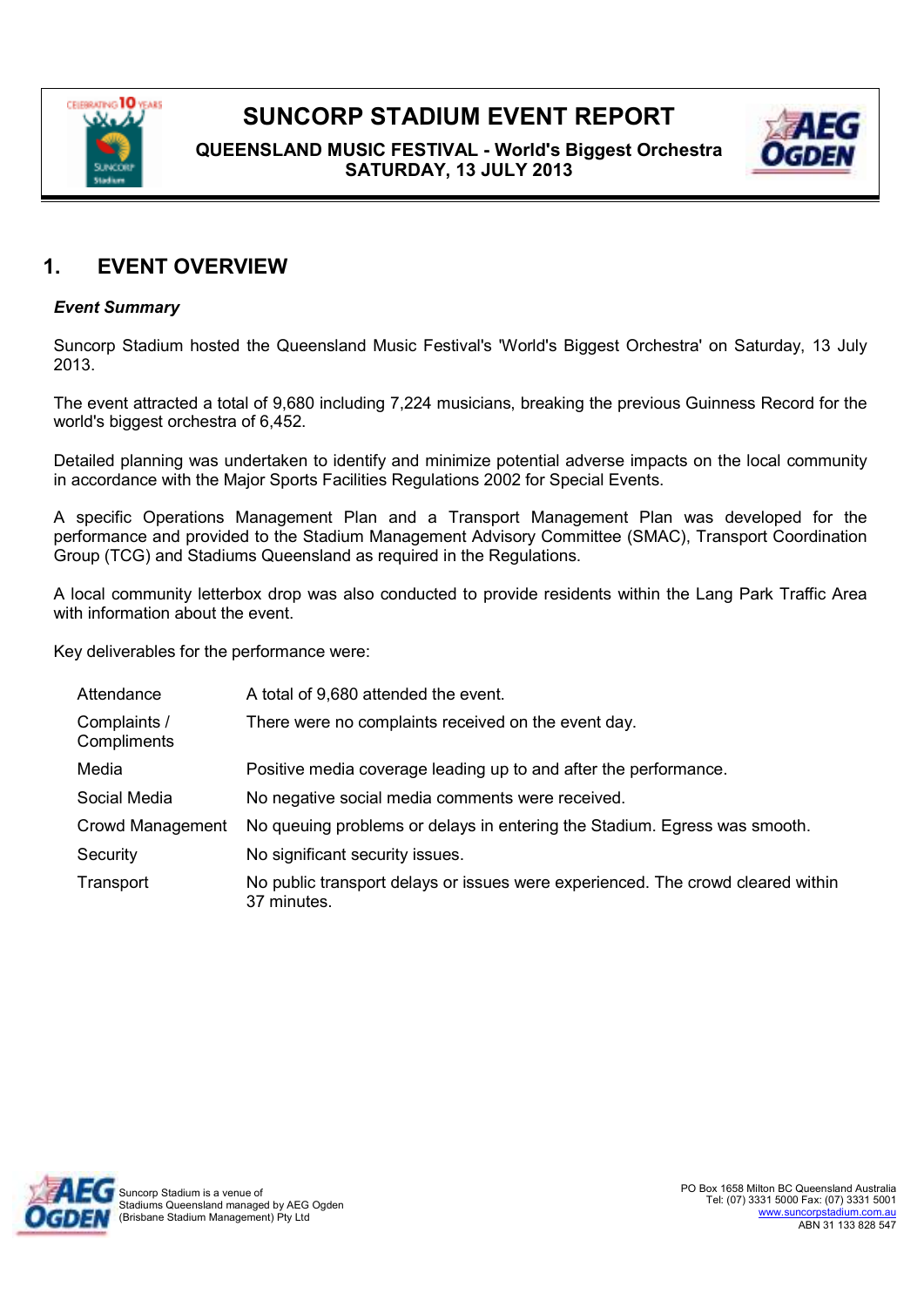

**QUEENSLAND MUSIC FESTIVAL - World's Biggest Orchestra SATURDAY, 13 JULY 2013**



### **2. OPERATIONS**

#### **2.1 Attendance and Ticketing**

#### *2.1.1 Performance Programme*

| Public Gates A, D & E Open              | 13:00 |
|-----------------------------------------|-------|
| <b>Pre-Show Entertainment Commences</b> | 14:00 |
| <b>World Record Attempt Commences</b>   | 15:00 |
| <b>World Record Attempt Concludes</b>   | 16:00 |
| Venue Closed                            | 17:00 |

#### *2.1.2 Tickets Sold*

The following is a breakdown of the event attendance:

| <b>Actual attendance</b> | 9,680 |
|--------------------------|-------|
| Corporate                | 24    |
| <b>Spectators</b>        | 2,432 |
| Participants             | 7,224 |

#### **2.2 Local Resident Management**

Comprehensive plans were prepared and implemented to manage issues involving the management of noise for local residents.

#### *2.2.1 Call Centre Operations*

The Stadium established a Call Centre which operated from 9:00am - 5:00pm on event day.

The Call Centre operator had direct access to the Stadium Control Room should assistance be required with any complaints or issues.

Comprehensive plans were prepared and implemented to manage issues involving the management of noise for local residents.

#### *2.2.2 Call Centre Report*

There were no complaint calls received to the Stadium Call Centre.

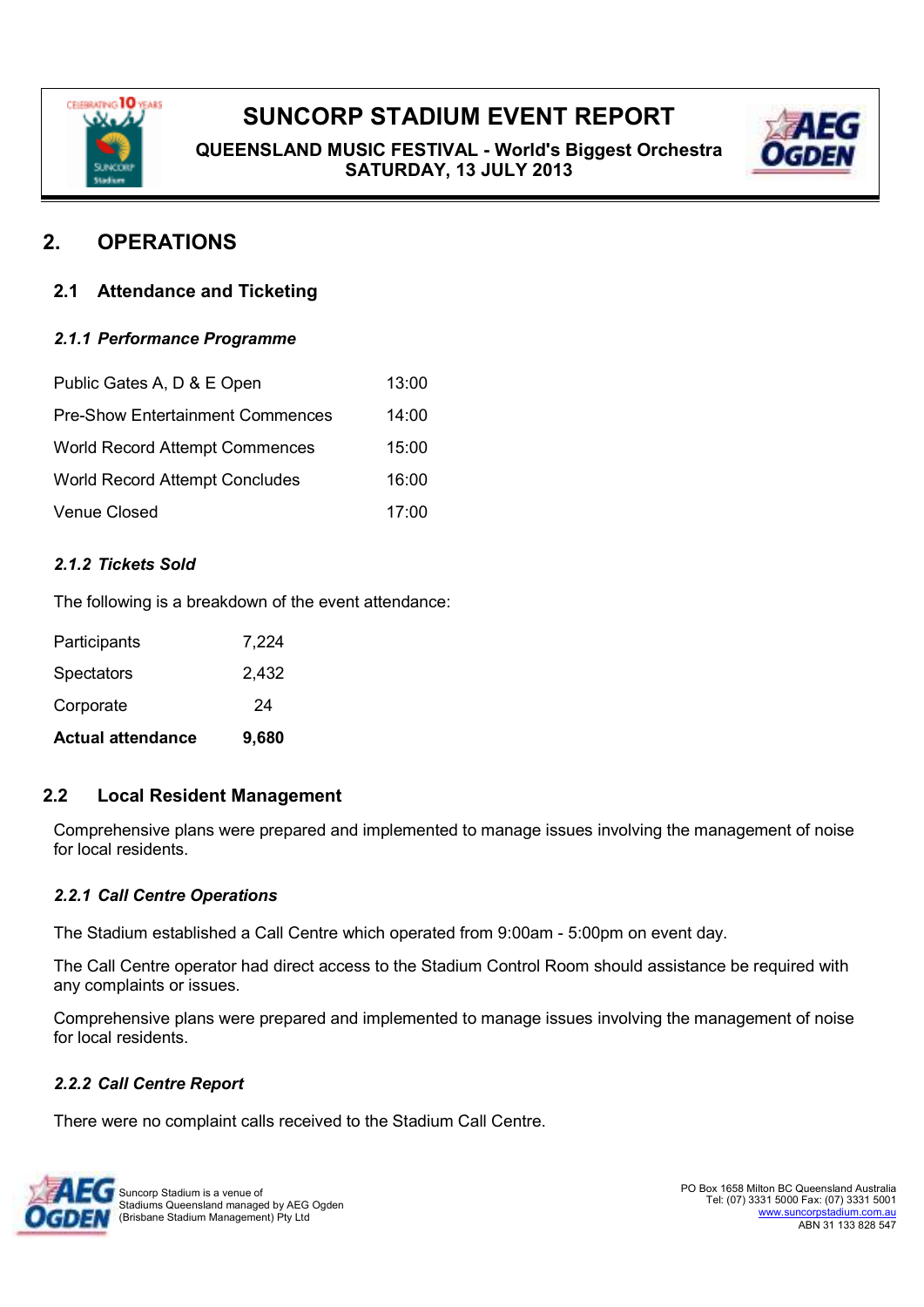

**QUEENSLAND MUSIC FESTIVAL - World's Biggest Orchestra SATURDAY, 13 JULY 2013**



#### **2.3 Noise Management**

The Stadium engaged Cardno as its specialist acoustic consultant. Cardno had conducted some initial modeling to assist with the noise control measures during planning for the performance.

Cardno measured noise in compliance with the Queensland Government's Environmental Protection (Noise) Policy 1997. Measured internal noise levels, at 50 metres from the orchestra, were up to 9 dB(A) below the applicable internal noise limit.

In summary, Cardno concluded that noise emissions from the event inside the Stadium complied with the Internal Environmental Protection (Noise) Policy 1997 criteria for the duration of the line checks, tune ups, rehearsals and World Record attempt.

#### **2.4 Local Issues Management**

#### *2.4.1 Noise Levels*

There were no complaints received regarding noise levels.

#### *2.4.2 Limousines & Parking*

Limousine parking was minimal with three limousines parking / picking up in Mayneview Street.

There were 164 parking infringement tickets issued and no vehicles towed during this event.

#### *2.4.3 Taxis*

Taxi demand was minimal with approximately 300 patrons utilizing this service post-event. There were no complaints or significant incidents to report regarding taxis.

#### *2.4.4 Patron Behaviour Post-Event*

The Suncorp Stadium Traffic Plan was implemented post-event. This ensured patrons arrived safely at major transportation hubs and other destinations.

Queensland Police Traffic Control Officers were present post-event to monitor flow to surrounding areas. There were no patron behaviour issues reported on the day.

#### **2.5 Additional Patron Services**

The following requirements were identified and implemented:

- Additional toilet facilities set up on the North Plaza provided to cater for participants
- Specific cloaking areas provided internally on Levels 3, 5 & 7 North for instrument cases